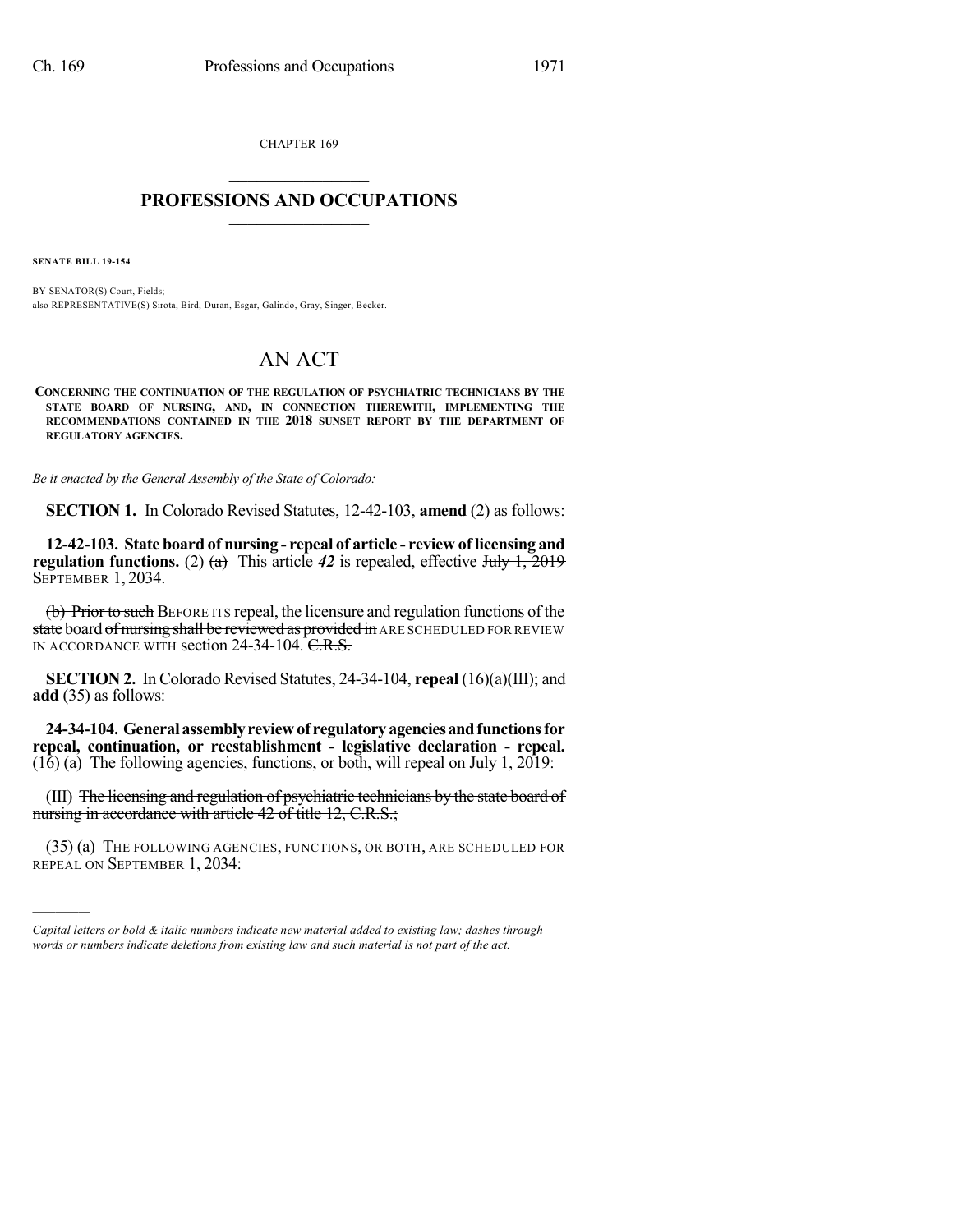(II) THE LICENSING AND REGULATION OF PSYCHIATRIC TECHNICIANS BY THE STATE BOARD OF NURSING IN ACCORDANCE WITH ARTICLE 42 OF TITLE 12.

(b) THIS SUBSECTION (35) IS REPEALED, EFFECTIVE SEPTEMBER 1, 2036.

**SECTION 3.** In Colorado Revised Statutes, 12-42-102, **amend** (1) as follows:

**12-42-102. Definitions.** As used in this article 42, unless the context otherwise requires:

(1) "Accredited "APPROVED psychiatric technician education program" means a course of training conducted by a school for the training of psychiatric technicians carrying out the basic curriculum prescribed by this article *42* and accredited APPROVED by the board.

**SECTION 4.** In Colorado Revised Statutes, 12-42-104, **amend** (1) and (2) as follows:

**12-42-104. Application for license.** (1) Every applicant for license as a psychiatric technician shall file a written MUST SUBMIT AN application on forms provided IN A MANNER APPROVED by the board.

(2) Every applicant shall accompany  $\overline{h}$  as the application with a license fee established pursuant to section 24-34-105. C.R.S., together with a statement of whether or not he has been convicted of a felony or a misdemeanor involving moral turpitude.

**SECTION 5.** In Colorado Revised Statutes, 12-42-105, **amend** (1) introductory portion and  $(1)(c)$  as follows:

**12-42-105. License by examination.** (1) Every applicant for license by examination shall submit written evidence, verified by oath, and satisfactory to the board that said THE applicant:

(c) Has completed AND RECEIVED A DIPLOMA FROM the required accredited APPROVED psychiatric technician educational program. and holds a diploma from a state accredited program.

**SECTION 6.** In Colorado Revised Statutes, 12-42-111, **amend** (1)(a), (3), and (4) as follows:

**12-42-111. Approved psychiatric technician educational program.** (1) (a) Any institution within the state of Colorado desiring to conduct an accredited APPROVED preservice psychiatric technician educational program may apply to the board and submit evidence that it is prepared to carry out a psychiatric technician curriculum that contains theoretical content and clinical practice to prepare the psychiatric technician student to care for clients with intellectual and developmental disabilities or behavioral or mental health disorders in institutional and community settings.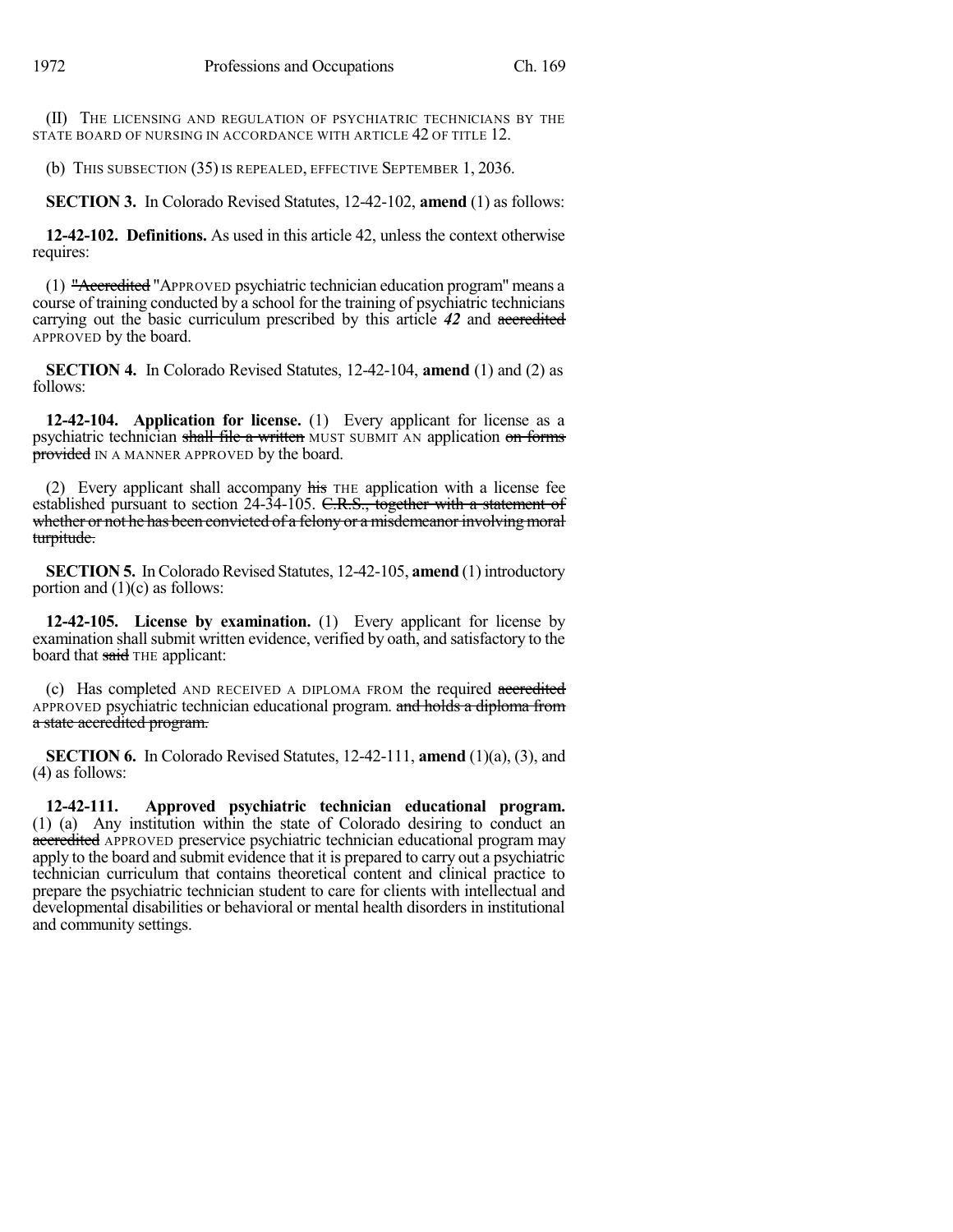(3) If the requirements of this article 42 for an accredited APPROVED psychiatric technician educational program are met, the institution BOARD must be accredited APPROVE THE INSTITUTION as a psychiatric technician educational program for psychiatric technicians for work with patients with mental health disorders or intellectual and developmental disabilities, AND THE APPROVAL IS VALID forso long as such THE institution meets the requirements of this article 42.

(4) The board shall examine, from time to time, the accredited APPROVED psychiatric technician educational programs of all institutions in the state having such WITH APPROVED programs. Such THE EXECUTIVE SECRETARY OR OTHER AUTHORIZED REPRESENTATIVE OF THE BOARD SHALL CONDUCT THE examinations shall be made by the executive secretary or other authorized representative of the **board, and the SUBMIT THE EXAMINATION results thereof shall be submitted to the** board in the form of written reports. If the board determines that an institution having an accredited WITH AN APPROVED psychiatric technician educational program is not maintaining the standards required by this article 42, THE BOARD SHALL SERVE notice thereof OF ITS DETERMINATION in writing, specifying the defect, shall be served on such THE institution by certified mail, postage prepaid, return receipt requested. If the institution receiving such THE notice fails, within one year after mailing of such THE notice, to correct the conditions complained of therein, its IN THE NOTICE, THE BOARD SHALL REVOKE THE INSTITUTION'S authority to conduct an accredited APPROVED psychiatric technician educational program. shall be revoked by the board. An institution shall have HAS the right, at any time before the expiration of one year from the date it receives such THE notice, to demand and be granted a hearing before the board. In case of such A demand, no THE BOARD SHALL NOT TAKE action shall be taken by the board until after the hearing.

**SECTION 7.** In Colorado Revised Statutes, 12-42-113, **amend** (1)(c), (1)(f),  $(1)(g)$ ,  $(1)(i)$ , and  $(1)(j)$  as follows:

**12-42-113. Grounds for discipline.** (1) "Grounds for discipline", as used in this article 42, means any action by any person who:

(c) Has willfully or negligently acted in a manner inconsistent with the health or safety of persons INDIVIDUALS under his THE PERSON's care;

(f) Has  $\frac{1}{\text{negligently or will fully practiced}}$  as a psychiatric technician in a manner which THAT fails to meet generally accepted standards for such THE practice;

(g) Has negligently or willfully violated any order  $\alpha$  rule or regulation of the board pertaining to practice or licensure as a psychiatric technician;

(i) Has an alcohol use disorder, as defined in section 27-81-102, or a substance use disorder, as defined in section 27-82-102, is a habitual user of HABITUALLY OR EXCESSIVELY USES OR ABUSES ALCOHOL OR controlled substances, as defined in section 18-18-102 (5), or other drugs having similar effects, or is diverting controlled substances, as defined in section 18-18-102 (5), or other drugs having similar effects from the licensee's place of employment; except that the board has the discretion not to discipline the licensee if such THE licensee is participating in good faith in an alcohol or substance use disorder treatment program approved by the board;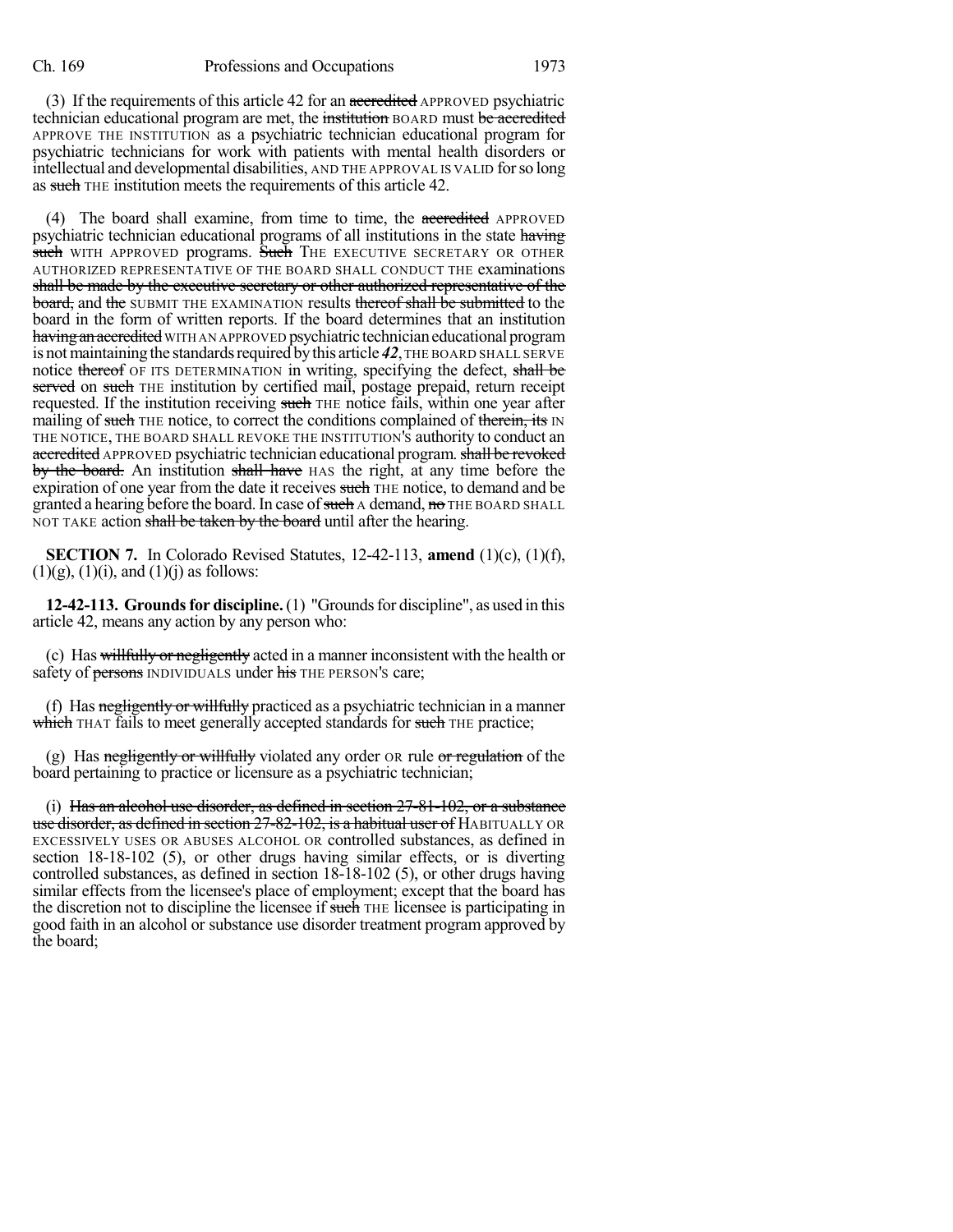1974 Professions and Occupations Ch. 169

(j)(I) Has FAILED TO NOTIFY THE BOARD,AS REQUIRED BY SECTION 12-42-122(1), OF a physical disability or an intellectual and developmental disability that renders him or her unable PHYSICAL ILLNESS; PHYSICAL CONDITION; OR BEHAVIORAL, MENTAL HEALTH, OR SUBSTANCE USE DISORDER THAT AFFECTS THE PSYCHIATRIC TECHNICIAN'S ABILITY to practice as a psychiatric technician with reasonable skill and safety to the patients and which OR THAT may endanger the health or safety of persons INDIVIDUALS under his or her THE PERSON'S care;

(II) HAS FAILED TO ACT WITHIN THE LIMITATIONS CREATED BY A PHYSICAL ILLNESS; PHYSICAL CONDITION; OR BEHAVIORAL, MENTAL HEALTH, OR SUBSTANCE USE DISORDER THAT RENDERS THE PSYCHIATRIC TECHNICIAN UNABLE TO PRACTICE AS A PSYCHIATRIC TECHNICIAN WITH REASONABLE SKILL AND SAFETY TO PATIENTS OR THAT MAY ENDANGER THE HEALTH OR SAFETY OF INDIVIDUALS UNDER THE PERSON'S CARE; OR

(III) HAS FAILED TO COMPLY WITH THE LIMITATIONS AGREED TO UNDER A CONFIDENTIAL AGREEMENT ENTERED PURSUANT TO SECTION 12-42-122;

**SECTION 8.** In Colorado Revised Statutes, 12-42-116, **amend** (2) as follows:

**12-42-116. Exclusions.** (2) This article *42* shall not be construed to prohibit the practice as a psychiatric technician by students enrolled in an accredited APPROVED psychiatric technician educational program or by graduates of such accredited AN APPROVED psychiatric technician educational program pending the results of the first licensing examination scheduled by the board following their graduation.

**SECTION 9.** In Colorado Revised Statutes, **add** 12-42-122 as follows:

**12-42-122. Confidential agreement to limit practice - violation grounds for** discipline. (1) (a) IF A PSYCHIATRIC TECHNICIAN HAS A PHYSICAL ILLNESS, PHYSICAL CONDITION, OR BEHAVIORAL OR MENTAL HEALTH DISORDER THAT RENDERS THE PSYCHIATRIC TECHNICIAN UNABLE TO PRACTICE AS A PSYCHIATRIC TECHNICIAN WITH REASONABLE SKILL AND SAFETY TO PATIENTS, THE PSYCHIATRIC TECHNICIAN SHALL NOTIFY THE BOARD OF THE PHYSICAL ILLNESS, PHYSICAL CONDITION, OR BEHAVIORAL OR MENTAL HEALTH DISORDER IN A MANNER AND WITHIN A PERIOD OF TIME DETERMINED BY THE BOARD.

(b) THE BOARD MAY REQUIRE THE PSYCHIATRIC TECHNICIAN TO SUBMIT TO AN EXAMINATION TO EVALUATE THE EXTENT OF THE PHYSICAL ILLNESS, PHYSICAL CONDITION, OR BEHAVIORAL OR MENTAL HEALTH DISORDER AND ITS EFFECT ON THE PSYCHIATRIC TECHNICIAN'S ABILITY TO PRACTICE WITH REASONABLE SKILL AND SAFETY TO PATIENTS.

(2) (a) UPON DETERMINING THAT A PSYCHIATRIC TECHNICIAN WITH A PHYSICAL ILLNESS, PHYSICAL CONDITION, OR BEHAVIORAL OR MENTAL HEALTH DISORDER IS ABLE TO RENDER LIMITED PSYCHIATRIC TECHNICIAN SERVICES WITH REASONABLE SKILL AND SAFETY TO PATIENTS, THE BOARD MAY ENTER INTO A CONFIDENTIAL AGREEMENT WITH THE PSYCHIATRIC TECHNICIAN IN WHICH THE PSYCHIATRIC TECHNICIAN AGREES TO LIMIT THE PERSON'S PRACTICE BASED ON THE RESTRICTIONS IMPOSED BY THE PHYSICAL ILLNESS, PHYSICAL CONDITION, OR BEHAVIORAL OR MENTAL HEALTH DISORDER, AS DETERMINED BY THE BOARD.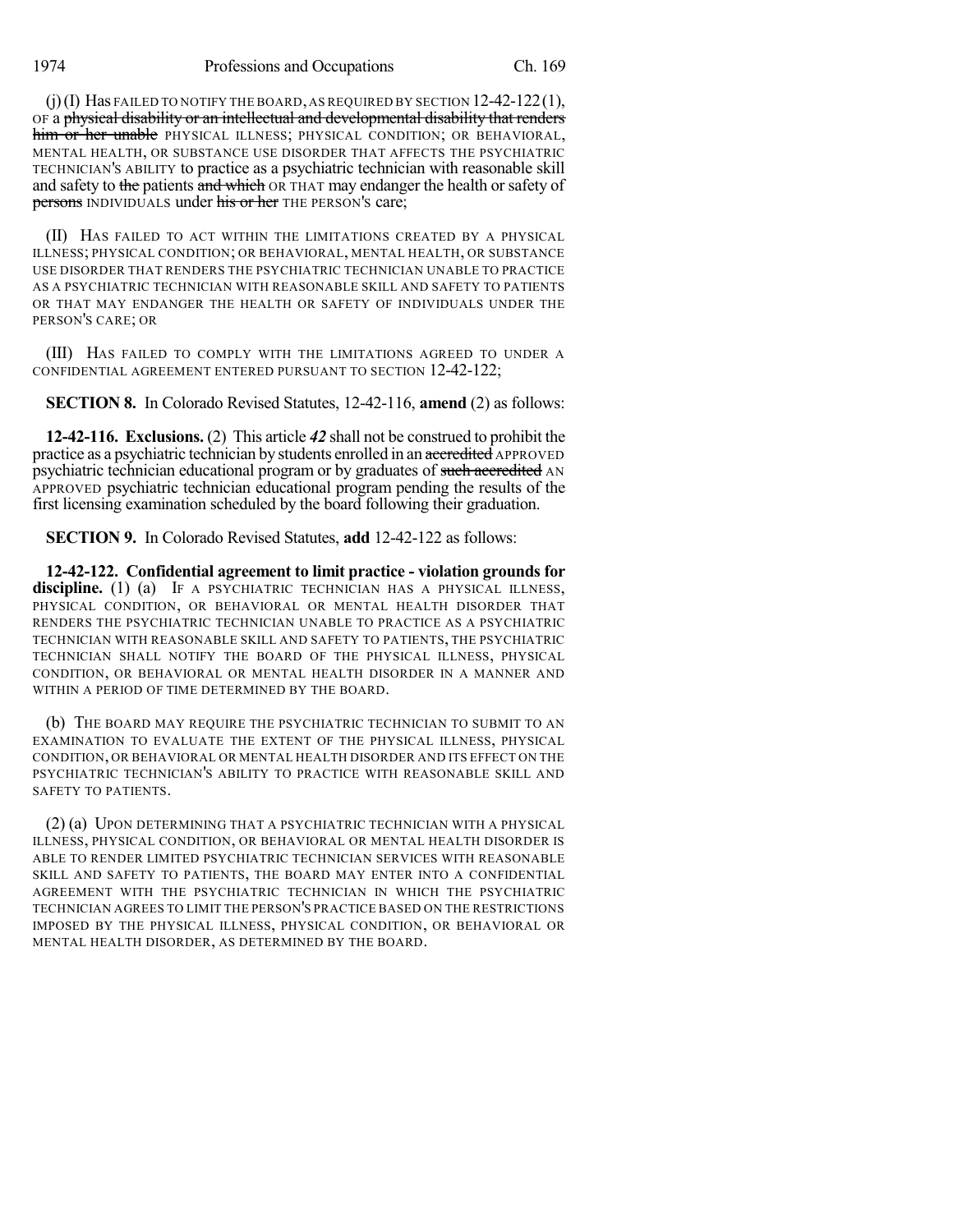(b) AS PART OF THE AGREEMENT, THE PSYCHIATRIC TECHNICIAN IS SUBJECT TO PERIODIC REEVALUATIONS OR MONITORING AS DETERMINED APPROPRIATE BY THE BOARD.

(c) THE PARTIES MAY MODIFY OR DISSOLVE THE AGREEMENT AS NECESSARY BASED ON THE RESULTS OF A REEVALUATION OR OF MONITORING.

(3) BY ENTERING INTO AN AGREEMENT WITH THE BOARD PURSUANT TO THIS SECTION, THE PSYCHIATRIC TECHNICIAN IS NOT ENGAGING IN ACTIVITIES THAT CONSTITUTE GROUNDS FOR DISCIPLINE PURSUANT TO SECTION 12-42-113. THE AGREEMENT DOES NOT CONSTITUTE A RESTRICTION OR DISCIPLINE BY THE BOARD. HOWEVER, IF THE PSYCHIATRIC TECHNICIAN FAILS TO COMPLY WITH THE TERMS OF AN AGREEMENT ENTERED INTO PURSUANT TO THIS SECTION, THE FAILURE CONSTITUTES GROUNDS FOR DISCIPLINARY ACTION UNDER SECTION  $12-42-113(1)(j)$ , AND THE PSYCHIATRIC TECHNICIAN IS SUBJECT TO DISCIPLINE IN ACCORDANCE WITH SECTION 12-38-116.5.

(4) THIS SECTION DOES NOT APPLY TO A PSYCHIATRIC TECHNICIAN SUBJECT TO DISCIPLINE UNDER SECTION 12-42-113 (1)(i).

**SECTION 10.** In Colorado Revised Statutes, 12-38-116.5, **amend** (3)(c)(IV)(A) and  $(3)(c)(IV)(B)$  as follows:

**12-38-116.5. Disciplinary procedures of the board - inquiry and hearings panels.** (3) (c) On completion of an investigation, the inquiry panel shall make a finding that:

(IV) (A) When a complaint or investigation discloses an instance of misconduct that, in the opinion of the board, does not warrant formal action by the board but that should not be dismissed as being without merit, a letter of admonition may be issued and sent by certified mail, to the licensee.

(B) When a letter of admonition is sent by the board by certified mail, to a licensee, such THE licensee shall be advised that he or she has the right to request in writing, within twenty days after receipt of the letter, that formal disciplinary proceedings be initiated to adjudicate the propriety of the conduct upon which the letter of admonition is based.

**SECTION 11.** In Colorado Revised Statutes, 12-295-103, **amend as relocated by House Bill 19-1172** (1) as follows:

**12-295-103. Definitions.**As used in this article 295, unlessthe context otherwise requires:

(1) "Accredited "APPROVED psychiatric technician education program" means a course of training conducted by a school for the training of psychiatric technicians carrying out the basic curriculum prescribed by this article 295 and accredited APPROVED by the board.

**SECTION 12.** In Colorado Revised Statutes, 12-295-104, **amend as relocated by House Bill 19-1172** (2) as follows: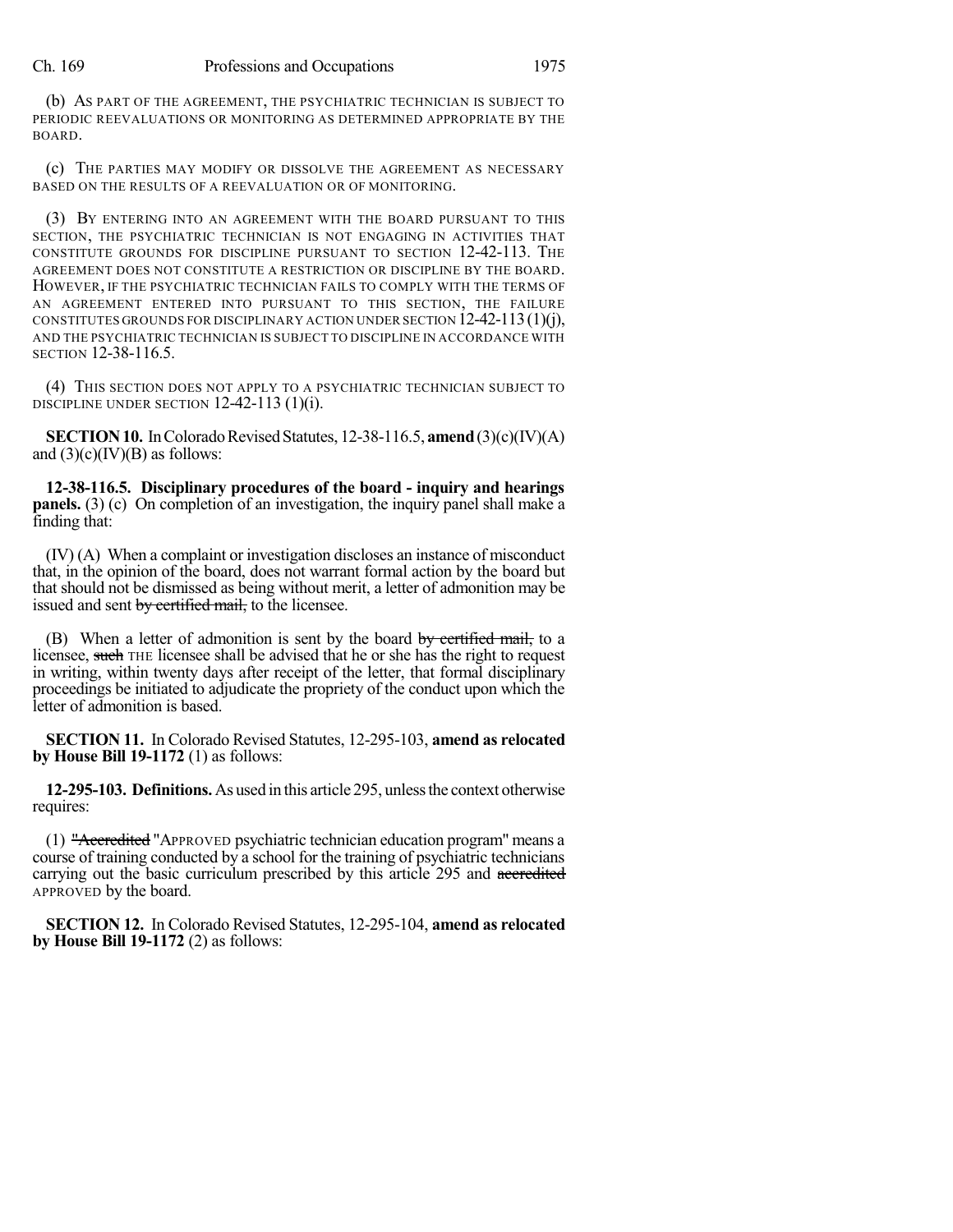**12-295-104. State board of nursing - repeal of article - review of licensing and regulation functions.** (2) This article 295 is repealed, effective July 1, 2019 SEPTEMBER 1, 2034. Before the repeal, the licensure and regulation functions of the board are scheduled for review in accordance with section 24-34-104.

**SECTION 13.** In Colorado Revised Statutes, 12-295-105, **amend as relocated by House Bill 19-1172** (1) and (2) as follows:

**12-295-105. Application for license.** (1) Every applicant for license as a psychiatric technician shall file a written MUST SUBMIT AN application on forms provided IN A MANNER APPROVED by the board.

(2) Everyapplicantshall accompanythe applicationwith a license fee established pursuant to section 12-20-105. together with a statement of whether or not the applicant has been convicted of a felony or a misdemeanor involving moral turpitude.

**SECTION 14.** In Colorado Revised Statutes, 12-295-106, **amend as relocated by House Bill 19-1172** (1)(c) as follows:

**12-295-106. License by examination.** (1) Every applicant for license by examination shall submit written evidence, verified by oath, and satisfactory to the board that the applicant:

(c) Has completed AND RECEIVED A DIPLOMA FROM the required accredited APPROVED psychiatric technician educational program. and holds a diploma from a state-accredited program.

**SECTION 15.** In Colorado Revised Statutes, 12-295-109, **amend as relocated by House Bill 19-1172** (1)(a), (3), and (4) as follows:

**12-295-109. Approved psychiatric technician educational program.** (1) (a) Any institution within the state of Colorado desiring to conduct an accredited APPROVED preservice psychiatric technician educational program may apply to the board and submit evidence that it is prepared to carry out a psychiatric technician curriculum that contains theoretical content and clinical practice to prepare the psychiatric technician student to care for clients with intellectual and developmental disabilities or behavioral or mental health disorders in institutional and community settings.

(3) If the requirements of this article 295 for an accredited APPROVED psychiatric technician educational program are met, the institution BOARD must be accredited APPROVE THE INSTITUTION as a psychiatric technician educational program for psychiatric technicians for work with patients with mental health disorders or intellectual and developmental disabilities, AND THE APPROVAL IS VALID forso long as the institution meets the requirements of this article 295.

(4) The board shall examine, from time to time, the accredited APPROVED psychiatric technician educational programs of all institutions in the state having such WITH APPROVED programs. The EXECUTIVE SECRETARY OR OTHER AUTHORIZED REPRESENTATIVE OF THE BOARD SHALL CONDUCT THE examinations shall be made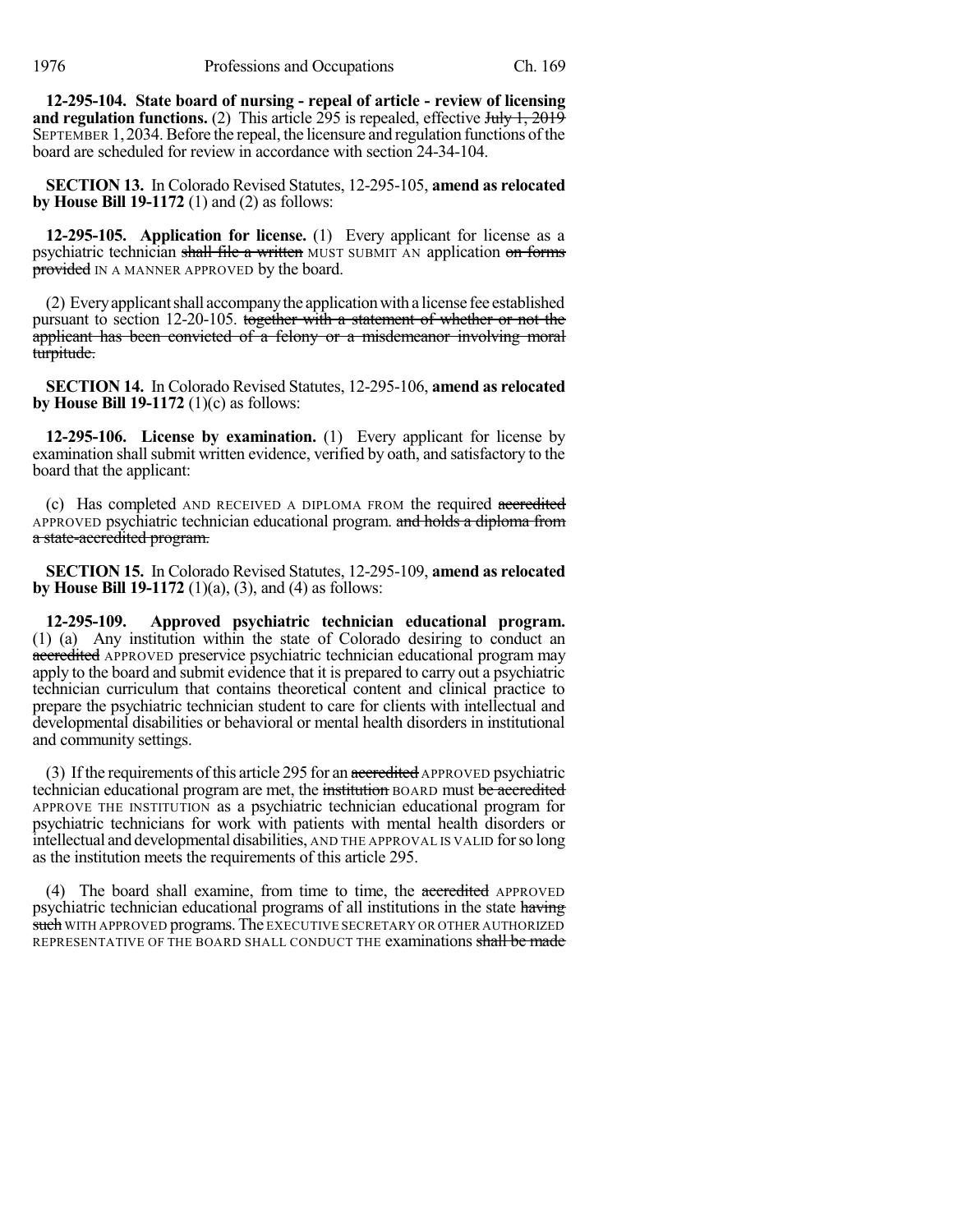by the executive secretary or other authorized representative of the board, and the SUBMIT THE EXAMINATION results thereof shall be submitted to the board in the form of written reports. If the board determines that an institution having an accredited WITH AN APPROVED psychiatric technician educational program is not maintaining the standards required by this article 295, THE BOARD SHALL SERVE notice thereof OF ITS DETERMINATION in writing, specifying the defect, shall be served on the institution by certified mail, postage prepaid, return receipt requested. If the institution receiving the notice fails, within one year after mailing of the notice, to correct the conditions complained of therein, its IN THE NOTICE, THE BOARD SHALL REVOKE THE INSTITUTION'S authority to conduct an accredited APPROVED psychiatric technician educational program. shall be revoked by the board. An institution shall have HAS the right, at any time before the expiration of one year from the date it receives the notice, to demand and be granted a hearing before the board. In case of a demand, no THE BOARD SHALL NOT TAKE action shall be taken by the board until after the hearing.

**SECTION 16.** In Colorado Revised Statutes, 12-295-111, **amend as relocated by House Bill 19-1172** (1)(c), (1)(f), (1)(g), (1)(i), and (1)(j) as follows:

**12-295-111. Grounds for discipline.** (1) "Grounds for discipline", as used in this article 295, means any action by any person who:

(c) Has willfully or negligently acted in a manner inconsistent with the health or safety of individuals under the person's care;

(f) Has negligently or willfully practiced as a psychiatric technician in a manner that fails to meet generally accepted standards for the practice;

(g) Has negligently or willfully violated any order or rule of the board pertaining to practice or licensure as a psychiatric technician;

(i) Has an alcohol use disorder, as defined in section  $27-81-102$ , or a substance use disorder, as defined in section 27-82-102, is a habitual user of HABITUALLY OR EXCESSIVELY USES OR ABUSES ALCOHOL OR controlled substances, as defined in section 18-18-102 (5), or other drugs having similar effects, or is diverting controlled substances, as defined in section 18-18-102 (5), or other drugs having similar effects from the licensee's place of employment; except that the board has the discretion not to discipline the licensee if the licensee is participating in good faith in an alcohol or substance use disorder treatment program approved by the board;

 $(j)$ (I) Has FAILED TO NOTIFY THE BOARD OF a physical disability or an intellectual and developmental disability that renders him or her unable ILLNESS, PHYSICAL CONDITION, OR BEHAVIORAL,MENTAL HEALTH, OR SUBSTANCE USE DISORDER THAT AFFECTS THE PSYCHIATRIC TECHNICIAN'S ABILITY to practice as a psychiatric technician with reasonable skill and safety to the patients and OR that may endanger the health or safety of patients INDIVIDUALS under the person's care;

(II) HAS FAILED TO ACT WITHIN THE LIMITATIONS CREATED BY A PHYSICAL ILLNESS, PHYSICAL CONDITION, OR BEHAVIORAL, MENTAL HEALTH, OR SUBSTANCE USE DISORDER THAT RENDERS THE PSYCHIATRIC TECHNICIAN UNABLE TO PRACTICE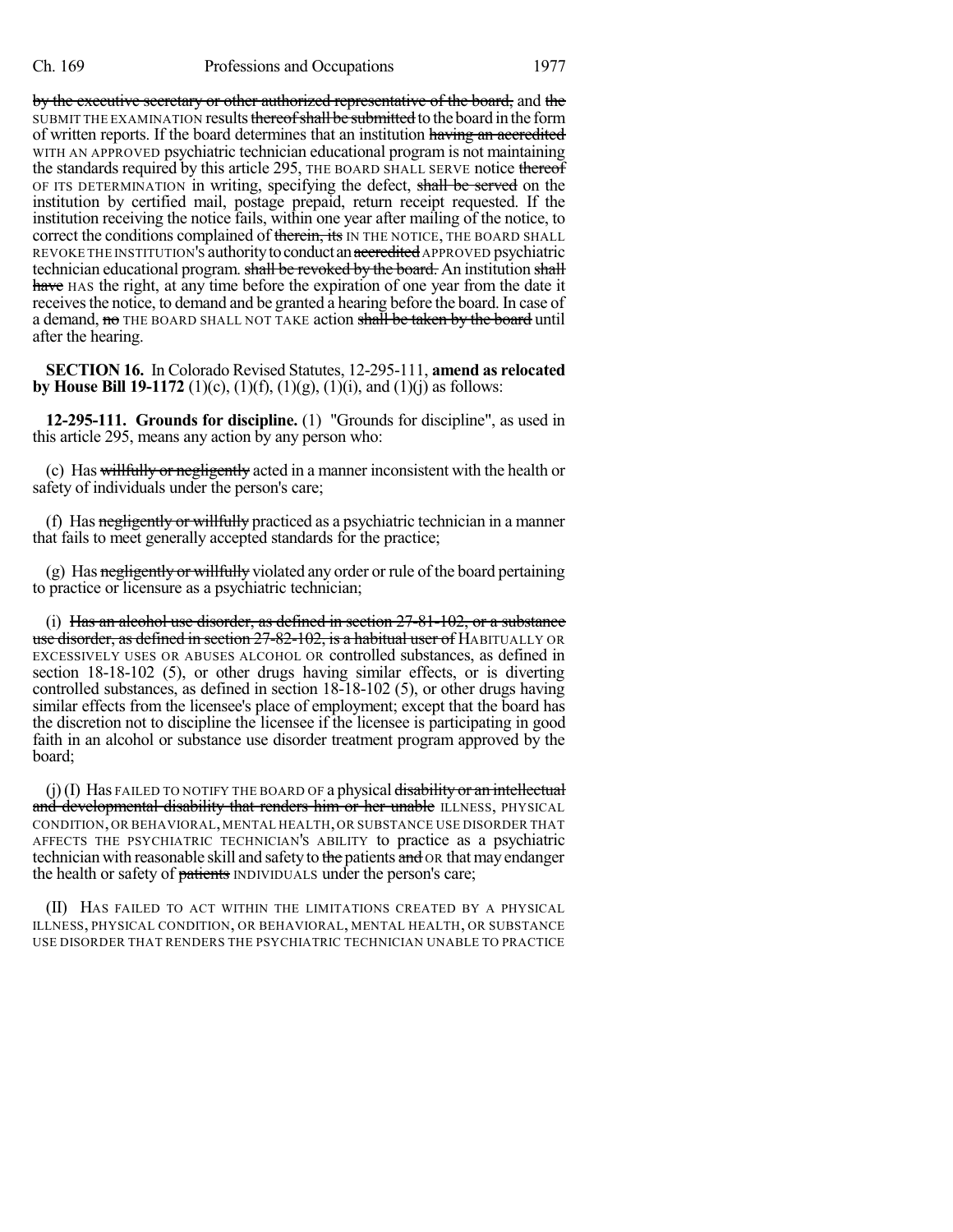AS A PSYCHIATRIC TECHNICIAN WITH REASONABLE SKILL AND SAFETY TO PATIENTS OR THAT MAY ENDANGER THE HEALTH OR SAFETY OF INDIVIDUALS UNDER THE PERSON'S CARE; OR

(III) HAS FAILED TO COMPLY WITH THE LIMITATIONS AGREED TO UNDER A CONFIDENTIAL AGREEMENT ENTERED INTO PURSUANT TO SECTION 12-30-108;

**SECTION 17.** In Colorado Revised Statutes, 12-295-117, **amend as relocated by House Bill 19-1172** (2)(a) as follows:

**12-295-117. Exclusions.** (2) This article 295 shall not be construed to prohibit:

(a) The practice as a psychiatric technician by students enrolled in an accredited APPROVED psychiatric technician educational program or by graduates of an accredited APPROVED psychiatric technician educational program pending the results of the first licensing examination scheduled by the board following their graduation;

**SECTION18.** InColoradoRevised Statutes, **add to article 295 as relocated by House Bill 19-1172** 12-295-120 as follows:

**12-295-120. Confidential agreement to limit practice.** (1) EXCEPT AS SPECIFIED IN SUBSECTION (2) OF THIS SECTION, SECTION 12-30-108 CONCERNING CONFIDENTIAL AGREEMENTS TO LIMIT PRACTICE APPLIES TO THIS ARTICLE 295.

(2) THIS SECTION AND SECTION 12-30-108 DO NOT APPLY TO A PSYCHIATRIC TECHNICIAN SUBJECT TO DISCIPLINE UNDER SECTION 12-295-111 (1)(i).

**SECTION 19.** In Colorado Revised Statutes, 12-255-119, **amend as relocated by House Bill 19-1172** (3)(c)(IV) as follows:

**12-255-119. Disciplinary procedures of the board - inquiry and hearings panels - mental and physical examinations - definitions - rules.** (3) (c) On completion of an investigation, the inquiry panel shall make a finding that:

(IV) An instance ofmisconduct OCCURRED that, in the opinion ofthe board, does not warrant formal action by the board but that should not be dismissed as being without merit, in which case the board may issue and send a letter of admonition  $\overline{by}$ ecrified mail, to the licensee in accordance with section 12-20-404 (4);

**SECTION20.** InColoradoRevised Statutes, 12-30-108, **repeal as relocated by House Bill 19-1172** (4)(a)(I)(G) as follows:

**12-30-108. Confidential agreement to limit practice - violation grounds for** discipline. (4) (a) This section does not apply to:

(I) The following health care professionals:

(G) Psychiatric technicians regulated pursuant to article 295 of this title 12; or

**SECTION 21. Effective date.** This act takes effect July 1, 2019; except that